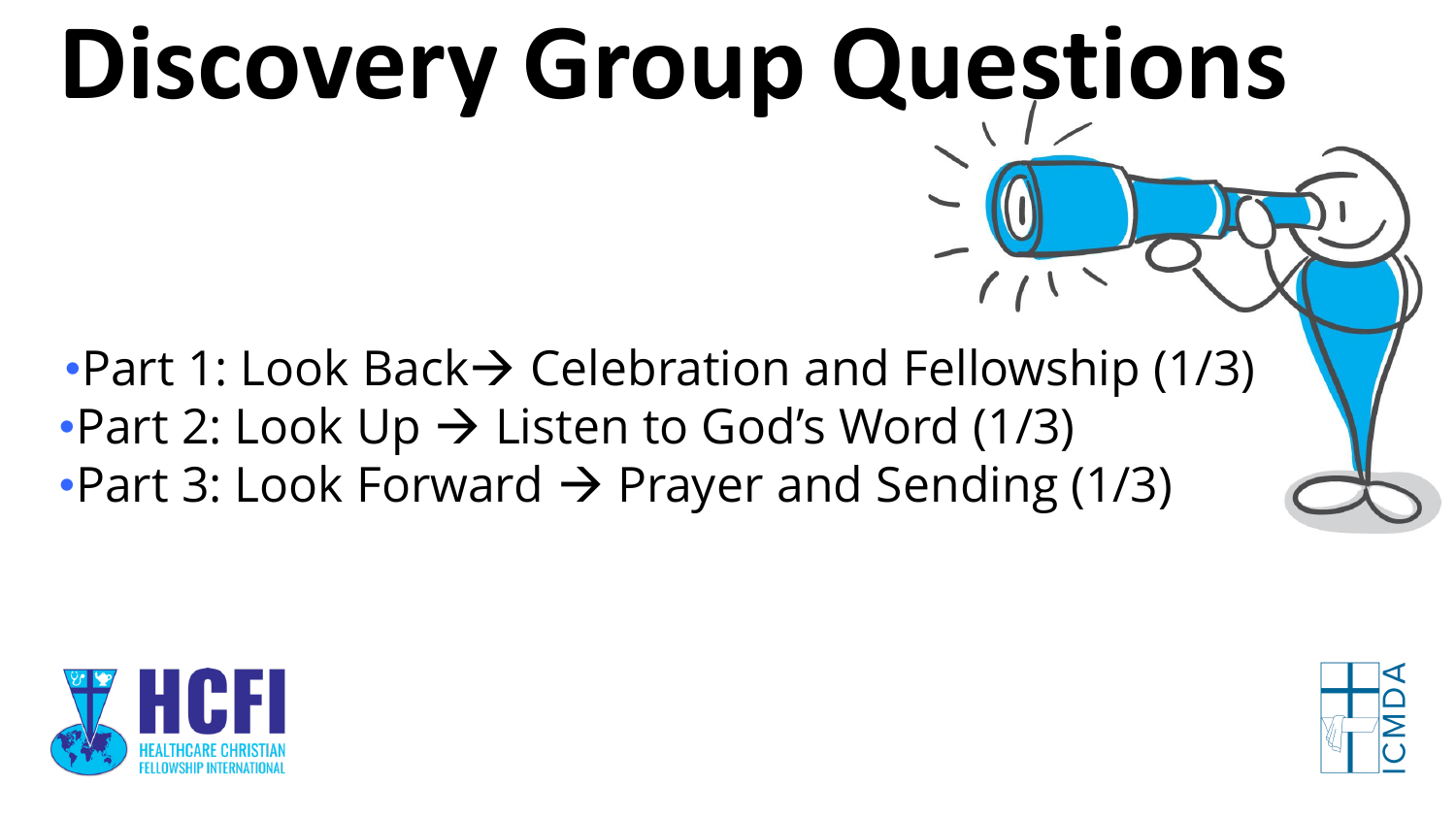## 1. Look Back: Celebration and Fellowship

- 1. What happened in the past week that you are thankful for?
- 2. What challenges / struggles are you facing right now? Pray for one another about these matters.
- 3. How did it go with the implementation of your

"I will..." statements? (from second meeting onwards)



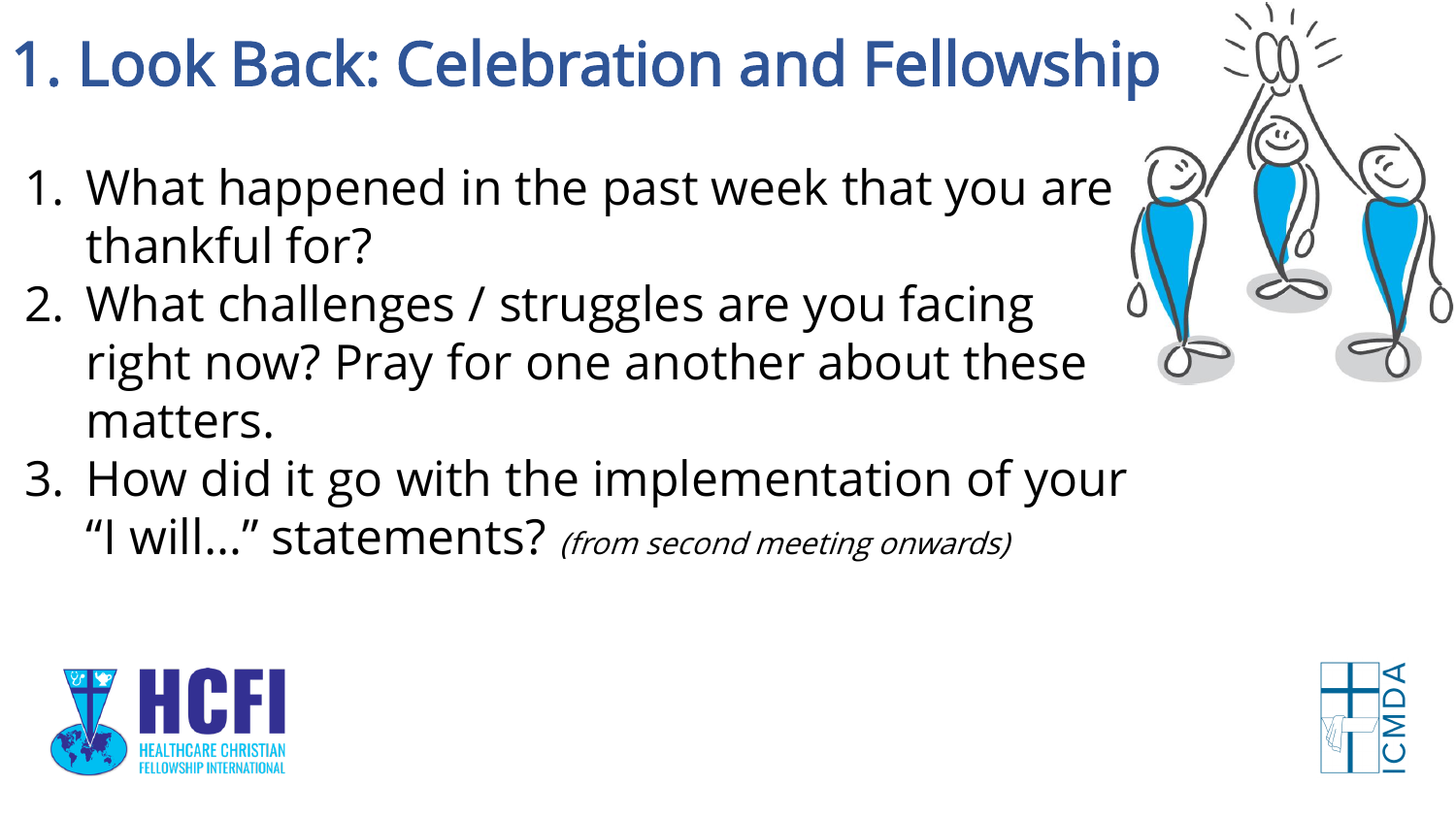## 2. Look Up: Listen to God's Word



- 1. What have you discovered in this portion of the Bible? For example, about God and His ways? About Jesus Christ? About loving God, your family / friends / fellow believers, work colleagues, neighbours, yourself, His creation?
- 2. What are the two most important things you learnt from Jesus Christ in this meeting?